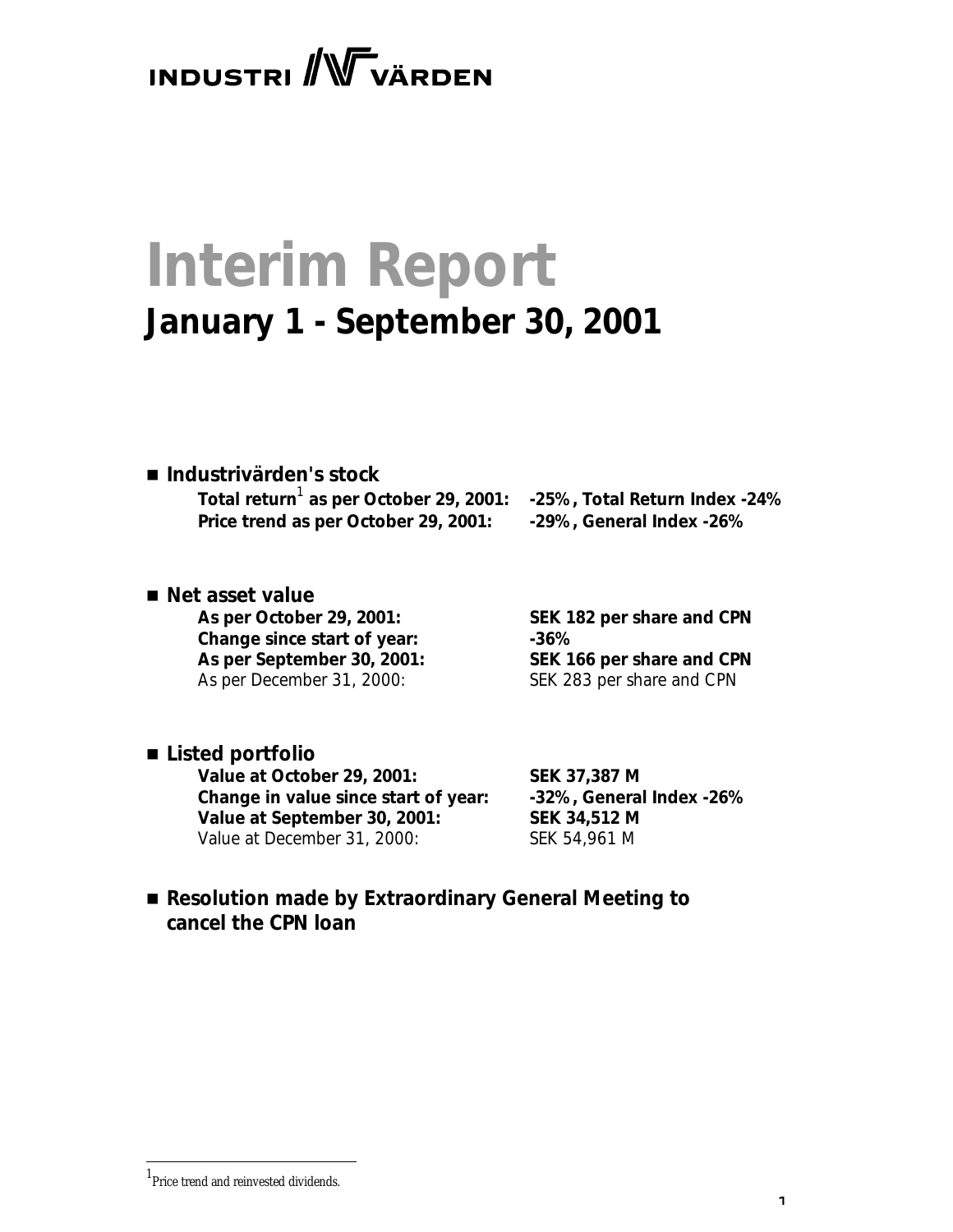# **ABOUT INDUSTRIVÄRDEN**

Industrivärden is one of Sweden's leading holding companies, with sizable ownership stakes in a number of international listed corporations. Industrivärden's business mission is to invest in stocks and, through active ownership, create good long-term growth in value for the Company's shareholders. The goal is to give shareholders both a total return and dividend that are higher than the average for the Stockholm Stock Exchange. During the last five-year period, this goal has been achieved by a wide margin.

Investments are to be made in a concentrated portfolio of stocks, primarily in listed Nordic companies. Investments can also be made in unlisted companies with good growth potential, which subsequently may become listed or be sold.

# **CEO's COMMENTS**

A discussion on the stock market's performance can seem impertinent against the background of the tragedies that followed the terrorist attacks in the U.S. on September 11 and which continue to mark the continued development. As a stock investor it is naturally easy to be swept along by the current mood in the stock markets. We all tend to stare ourselves blind by the short-term perspective. However, if you raise your eyes a bit, a more nuanced picture emerges.

Despite the price correction that has taken place, the long-term trend for equity investments has been very good and there is every reason to expect that it will continue. During the period under review, the market has been on hold, which has put a damper on business opportunities. Against this background, no major deals have been carried out. However, from our perspective as a long-term investor, situations like this create opportunities to make acquisitions at favorable levels. I can also note that we are currently analyzing a number of interesting business propositions.

With an investment focus on sectors like telecom and financial services, our portfolio performed weakly in 2001. The composition of our portfolio is designed to deliver a long-term total return that is higher than the market average. We have achieved this goal for many years running and have shown that building shareholder value through active ownership and analysis has been a successful strategy. We will stick to this strategy. I therefore look to the future with confidence.

*Anders Nyrén*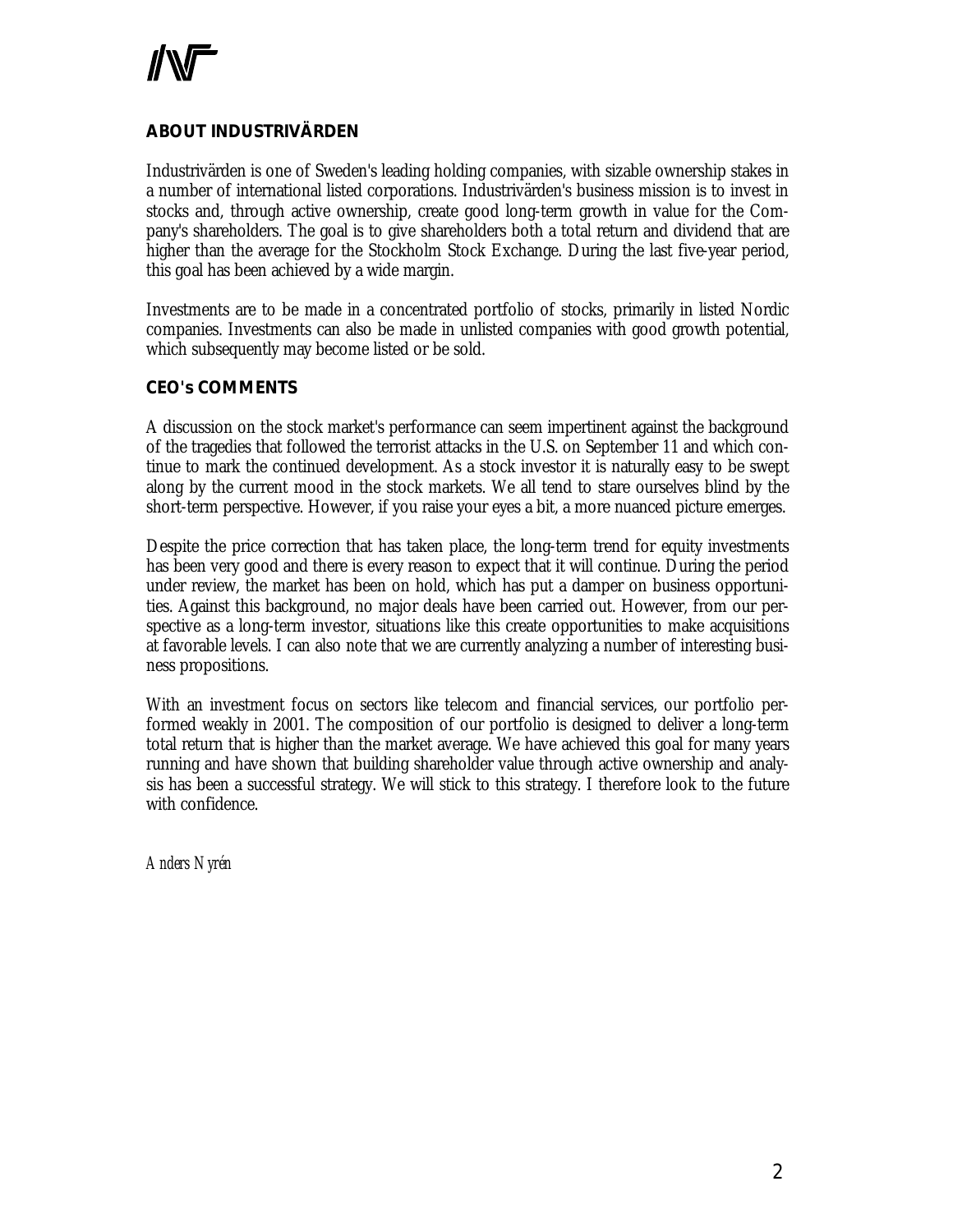# **INDUSTRIVÄRDEN'S STOCK**

Industrivärden's stock fell by 29 percent from the beginning of the year through October 29, 2001. The General Index fell by 26 percent during the same period. The total return was -25 percent, compared with -24 percent for the Total Return Index.

From the end of 1995 through October 29, 2001, Industrivärden's stock delivered an average total return of 24 percent per year, while the Findata Total Return Index measured 16 percent per year during the same period.

Industrivärden's average yearly dividend increased by 25 percent during the fiveyear period 1996–2000. The average dividend yield during this five-year period was 3.8 percent, which is twice as high as the average for companies listed on the Stockholm Stock Exchange.



# **NET ASSET VALUE**

1

Net asset value is defined as the actual market value of the stocks in the listed portfolio, the calculated value of the industrial and trading operation, and the book value of other unlisted holdings, less the net value of other assets and liabilities.

Industrivärden's net asset value<sup>2</sup> as per September 30 has been calculated at SEK 31.7 billion, corresponding to SEK 166 per share and CPN. As per October 29, net asset value has been calculated at SEK 182 per share and CPN. Net asset value at December 31, 2000, was SEK 283 per share and CPN.





 $^{2}$ Total number of shares and CPNs: 191,206,984. The wholly owned industrial and trading operations have been assigned a calculated value using a P/E multiple of 13 (the same as at year-end 2000), based on current estimations of the companies' earnings for 2001.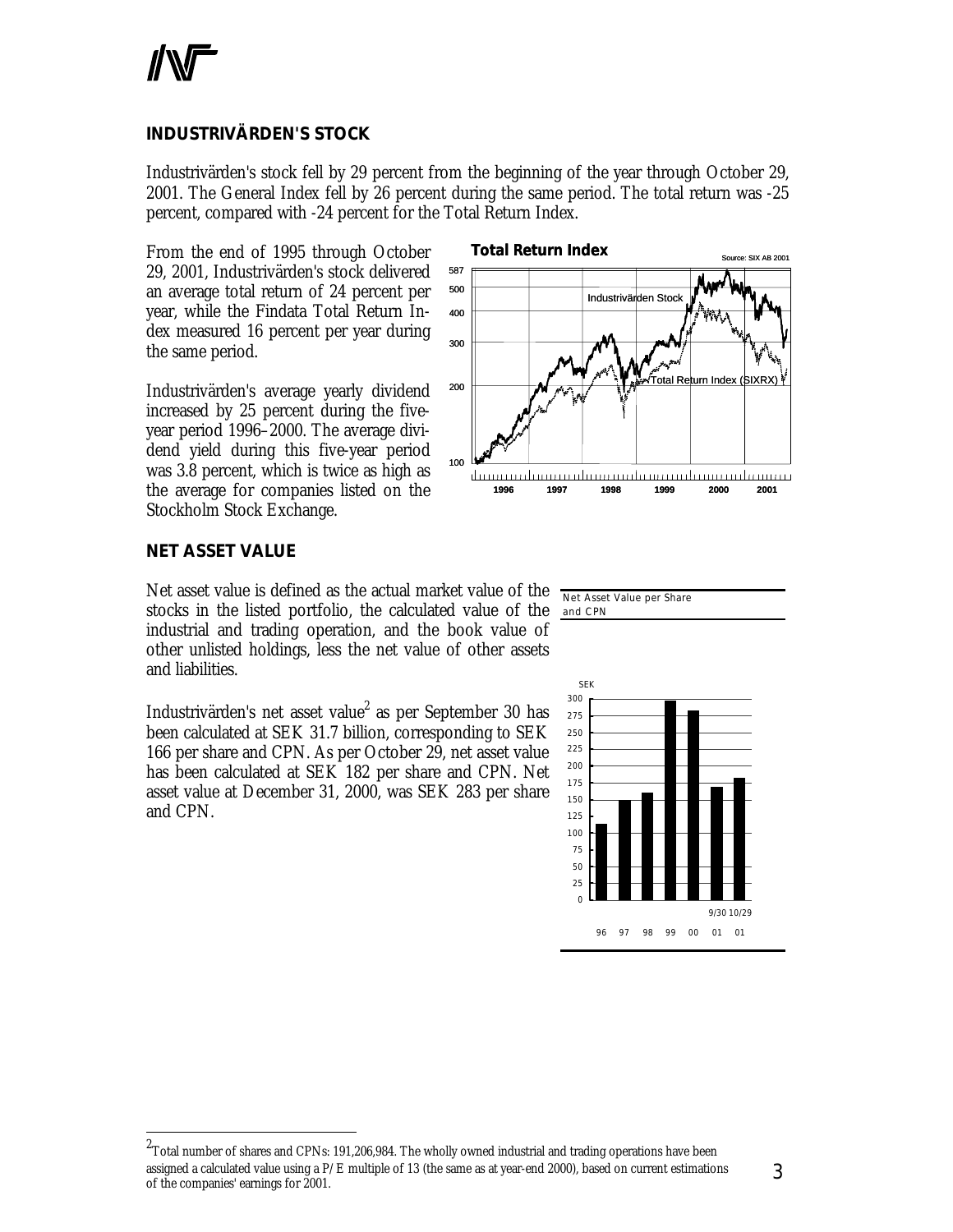# **Composition of Net Asset Value**

A breakdown of the components making up net asset value as per September 30 and October 29, 2001, is presented in the table below.

|                                   |         | <b>SEK billion</b> | SEK per share and CPN |          |
|-----------------------------------|---------|--------------------|-----------------------|----------|
| Parent Company                    | Oct. 29 | Sept. 30           | Oct. 29               | Sept. 30 |
| Listed stocks                     | 37.4    | 34.5               | 196                   | 180      |
| Industrial and trading operations |         |                    |                       |          |
| and other unlisted holdings       | 3.8     | 3.8                | 20                    | 20       |
| Total stock portfolio             | 41.2    | 38.3               | 216                   | 200      |
| Other assets and liabilities      | $-6.3$  | $-6.5$             | $-34$                 | -34      |
| Net asset value                   | 34.9    | 31.8               | 182                   | 166      |

# **INDUSTRIVÄRDEN'S STOCK PORTFOLIO**

Industrivärden's stock portfolio consists of the listed portfolio, which accounted for 90 percent of the total portfolio value as per September 30, and the industrial and trading operations and other unlisted holdings, which together accounted for 10 percent of the total portfolio value.

#### *LISTED PORTFOLIO*

The portfolio of listed stocks had a market value of SEK 34,512 M on September 30 (SEK 54,961 M at the start of the year), and the surplus value was SEK 15,793 M (SEK 36,935 M at the start of the year). Adjusted for purchases and sales, the change in value since the start of the year was -38 percent, compared with -31 percent for the General Index. Sales from the portfolio of listed stocks generated capital gains of SEK 474 M.

During the third quarter, purchases of listed stocks totaled SEK 593 M and sales totaled SEK 14 M. Major purchases consisted of 4,000,000 Eniro and 1,324,000 Skandia.

During the first nine months of the year, purchases of listed stocks totaled SEK 1,321 M and sales totaled SEK 1,150 M. Stocks were thus purchased for a net value of SEK 171 M. Major purchases consisted of 4,000,000 Eniro, 2,639,000 Handelsbanken, 350,000 Pharmacia Corp., 1,324,000 Skandia and 500,000 Nokia. Major sales consisted of 2,983,100 Handelsbanken, 1,000,000 Skanska (prior to the 4:1 split), and 1,500,000 Eniro. A specification of the result of sales of listed stocks is provided on page 10.

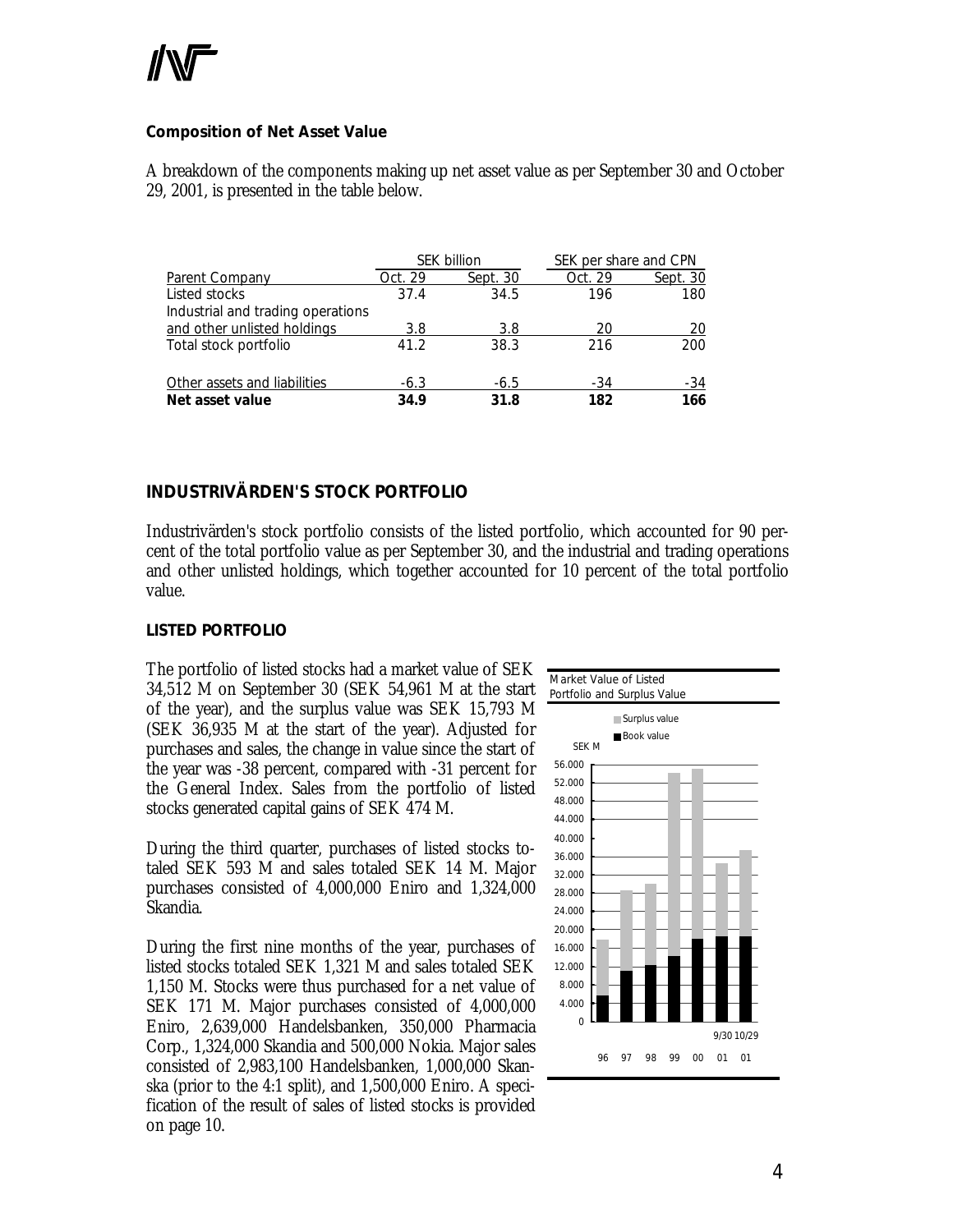# **NF**

|                                                                                                                            |             |        | Market value             |                               |                                                   |            |  |  |
|----------------------------------------------------------------------------------------------------------------------------|-------------|--------|--------------------------|-------------------------------|---------------------------------------------------|------------|--|--|
| <b>Stock</b>                                                                                                               | Number      | SEK M  | SEK per share<br>and CPN | Percent of<br>portfolio value | Percent of capital Percent of votes<br>in company | in company |  |  |
|                                                                                                                            |             |        |                          |                               |                                                   |            |  |  |
| Ericsson                                                                                                                   | 186,000,000 | 7,403  | 38                       | 21                            | 2.3                                               | 28.0       |  |  |
| Handelsbanken                                                                                                              | 48,655,900  | 6,739  | 35                       | 20                            | 6.8                                               | 7.4        |  |  |
| <b>SCA</b>                                                                                                                 | 20,087,532  | 4,622  | 24                       | 13                            | 8.5                                               | 28.6       |  |  |
| Sandvik                                                                                                                    | 23,000,000  | 4,439  | 23                       | 13                            | 8.7                                               | 8.7        |  |  |
| Skandia                                                                                                                    | 49,170,800  | 2,852  | 15                       | 8                             | 4.6                                               | 4.6        |  |  |
| Lundbeck A/S                                                                                                               | 8,400,000   | 2,091  | 11                       | 6                             | 3.6                                               | 3.6        |  |  |
| Skanska                                                                                                                    | 28,302,756  | 1,967  | 10                       | 6                             | 6.8                                               | 30.8       |  |  |
| Pfizer Inc.                                                                                                                | 3,000,000   | 1,281  | 7                        | 4                             | 0.0                                               | 0.0        |  |  |
| SSAB                                                                                                                       | 12,065,600  | 923    | 5                        | 3                             | 12.0                                              | 15.6       |  |  |
| Pharmacia Corp.                                                                                                            | 1,650,000   | 704    | 4                        | $\overline{2}$                | 0.1                                               | 0.1        |  |  |
| Scania                                                                                                                     | 3,000,000   | 415    | $\overline{2}$           | 1                             | 1.5                                               | 1.8        |  |  |
| Eniro                                                                                                                      | 4,000,000   | 308    | $\overline{2}$           | 1                             | 2.4                                               | 2.4        |  |  |
| Other ( <sek 300="" m)<="" td=""><td></td><td>768</td><td>4</td><td><math>\overline{c}</math></td><td></td><td></td></sek> |             | 768    | 4                        | $\overline{c}$                |                                                   |            |  |  |
| <b>Total</b>                                                                                                               |             | 34,512 | 180                      | 100                           |                                                   |            |  |  |

# **Portfolio of Listed Stocks as per September 30, 2001**

The listed portfolio above included the following stocks which were out on loan:

| Stock         | <b>Number</b> |
|---------------|---------------|
| Handelsbanken | 41,000        |
| Skandia       | 4.394.738     |
| <b>SSAR</b>   | 306,500       |

# **Price Trend for the Largest Shareholdings**

The price trend during the first nine months of the year for the largest shareholdings, which accounted for 87 percent of the portfolio's value as per September 30, was as follows:

|                 | Share of portfolio value | Price change, %     |                      |
|-----------------|--------------------------|---------------------|----------------------|
| <b>Stock</b>    | as per September 30, %   | January - September | January - October 29 |
| Ericsson        | 21                       | $-64$               | -57                  |
| Handelsbanken   | 20                       | $-14$               | $-15$                |
| <b>SCA</b>      | 13                       | 14                  | 18                   |
| Sandvik         | 13                       | $-15$               |                      |
| Pharmaceuticals | 12                       | $-10$               |                      |
| Skandia         | 8                        | $-62$               | -57                  |
| General Index   |                          | -31                 | -26                  |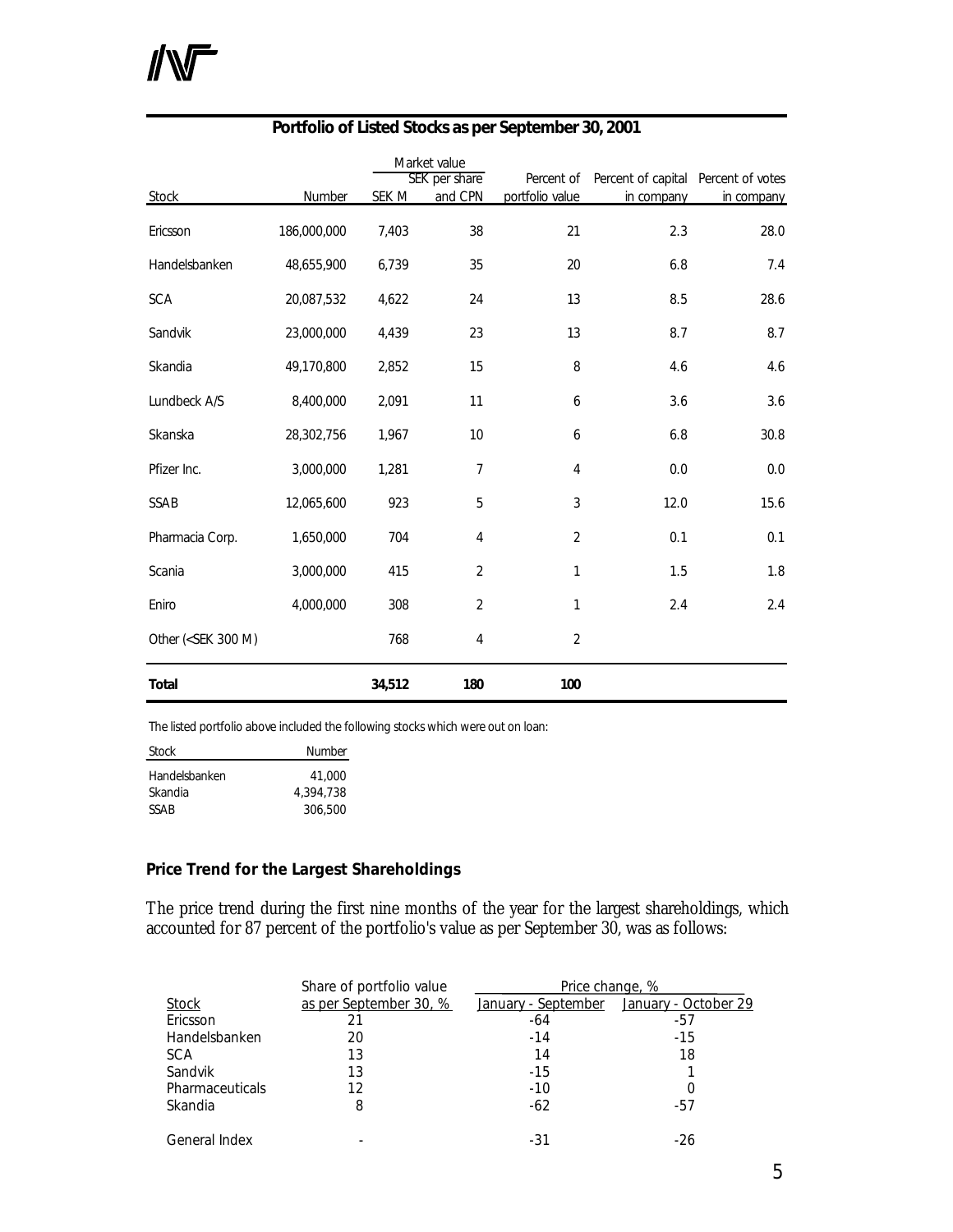Ericsson's stock performed below the General Index<sup>3</sup> but on a par with other international telecom companies. Overcapacity and mounting price pressure in the telecom industry, combined with continued high development costs for third-generation mobile systems (3G), led to a substantial operating loss for the first nine months of the year. Delayed investments in 3G have also entailed substantial structural costs for capacity adjustment. An extensive efficiencyimprovement program is under way to reinstate profitability. The program is expected to have a substantial earnings impact in 2002. The joint-venture company formed with Sony in the area of mobile telephones began operating as planned on October 1.

Ericsson is the world's leading supplier of mobile systems. The company's relative position has strengthened during the year, as most of its competitors have been hit harder by the tight market situation.

*Handelsbanken's* stock performed better than the General Index, the bank & financial services index, and other Nordic commercial banks. Net interest income as well as revenues from currency and fixed-income trading developed well, mainly due to an increase in business volume. However, net commissions weakened due to the stock market decline. According to a fresh study conducted by Svenskt Kvalitetsindex, Handelsbanken has consolidated its position as the major bank with the most satisfied customers.

*Sandvik* was favorably affected by higher volumes and good capacity utilization. All three business units showed improved operating income during the first half of the year. Sandvik's stock outperformed the industrial index as well as the General Index.

*SCA* benefited from continued high demand for hygiene products and packaging. Operating income improved in all three business units. SCA's stock outperformed the forestry index as well as the General Index.

Industrivärden's *pharmaceutical holdings* (Lundbeck A/S, Pfizer Inc. and Pharmacia Corp.) performed better than the General Index. Lundbeck's stock, in particular, outperformed the index on news of continued strong sales growth for the company's antidepressive agent citalopram. Despite a delay in the launch of the new antidepressive drug Cipralex pending regulatory approval, the stock has performed well.

*Skandia* was affected by the weak trend in the world's stock markets, which has resulted in a decline in savings and poor value development for managed assets. Sales decreased in the U.S. and the UK, but were unchanged in other markets. Skandia's stock performed below the General Index.

# **Trend for the Listed Portfolio Through October 29, 2001**

The market value of the listed portfolio on October 29 was SEK 37,387 M, and the surplus value was SEK 18,810 M. Adjusted for purchases and sales, the portfolio's value decreased by 32 percent compared with the start of the year. The General Index decreased by 26 percent during the same period.

.

 $^3$ All index comparisons pertain to Affärsvärlden's sector Breakdown.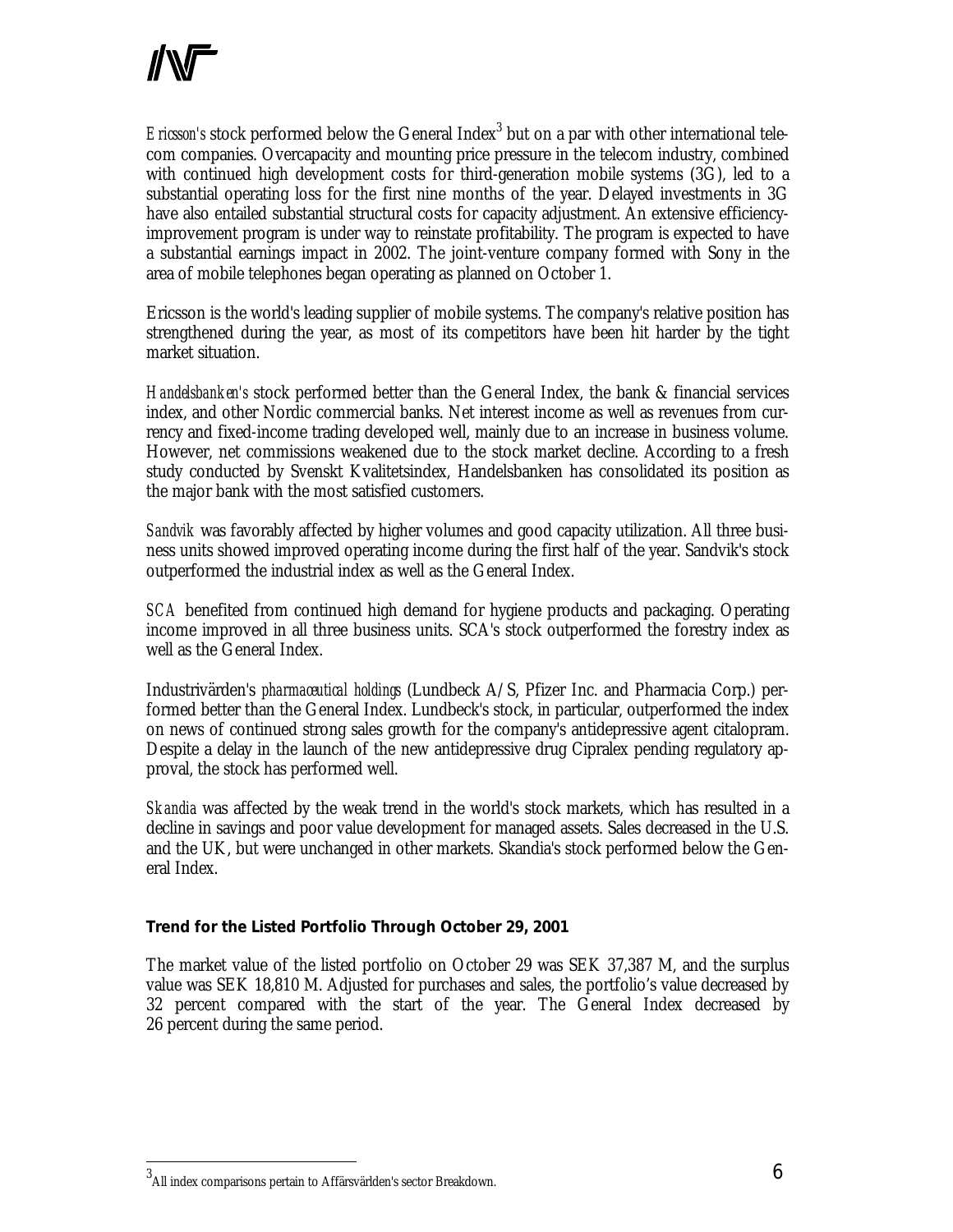

#### *UNLISTED HOLDINGS*

#### **Industrial and Trading Operations**

Net sales of the operating subsidiaries totaled SEK 4,379 M (3,241). *Indutrade*, one of the leading industrial trading companies in the Nordic region, acquired Fagerberg, EIE Maskin and the Finnish company Tecalemit in the beginning of the year. Net sales increased to SEK 2,313 M (1,414), or by 9 percent for comparable units. *Besam*, with a world-leading position in automatic door systems, grew its net sales to SEK 1,523 M (1,356), or by 12 percent compared with the first nine months of 2000. *Isaberg Rapid*, which manufactures and markets stapling tools, increased its net sales to SEK 543 M (471), or by 7 percent for comparable units. In July the French stapling tool company Rocafix was acquired with annual sales of approximately SEK 200 M.

Earnings after financial items for the subsidiaries amounted to SEK 296 M (294<sup>4</sup>). Indutrade's earnings totaled SEK 140 M (121<sup>4</sup>), and Besam's totaled SEK 128 M (129<sup>4</sup>). Isaberg Rapid noted an earnings decline to SEK 28 M  $(44^4)$ , mainly due to lower delivery volumes of photocopier staplers.

#### **Other**

Among other unlisted holdings can be mentioned *Ericsson Venture Partners* (25 percent ownership stake), which after the end of the reporting period made an investment in the area of quality-enhancing software for mobile communication systems.

#### **GROUP**

1

# **NET SALES AND EARNINGS**<sup>5</sup>

Consolidated net sales amounted to SEK 4,380 M (3,242), which for comparable units represents an increase of 9 percent compared with the corresponding period in 2000. Earnings after financial items totaled SEK 1,286 M (1,439). Earnings included SEK 912 M (835) in dividend income, SEK 474 M (454) in capital gains on sales of listed stocks, and SEK 69 M in writedowns of unlisted holdings. Net financial items amounted to SEK -299 M (-165).

#### *FINANCING AND EQUITY RATIO*

Interest-bearing net debt increased by SEK 1,752 M, to SEK 7,415 M. The increase was attributable to net purchases of stocks and to the fact that the dividend payout and CPN interest exceeded the amount of dividends received.

The visible equity ratio was 59 percent (65 percent at the start of the year), while the adjusted equity ratio, which includes surplus values of listed stocks, was 76 percent (87).

 $^4$ Comparable earnings for the preceding year are shown exclusive of allocated surplus funds in Alecta, formerly SPP, totaling SEK 37 M, of which SEK 26 M for Indutrade, SEK 5 M for Besam, and SEK 6 M for Isaberg Rapid.

<sup>5</sup> Industrivärden has ownership stakes in Ericsson, SCA, Skanska, and other companies which amount to at least 20 percent of the number of votes after full dilution (i.e., associated companies). The consolidated income statement and balance sheet presented in this report have been prepared in accordance with the acquisition value method. Once complete information from all associated companies is available – however, not later than two months after the end of the reporting period – a complementary income statement and balance sheet, prepared in accordance with the equity method, will be available upon request from Industrivärden or can be obtained from the Company's website.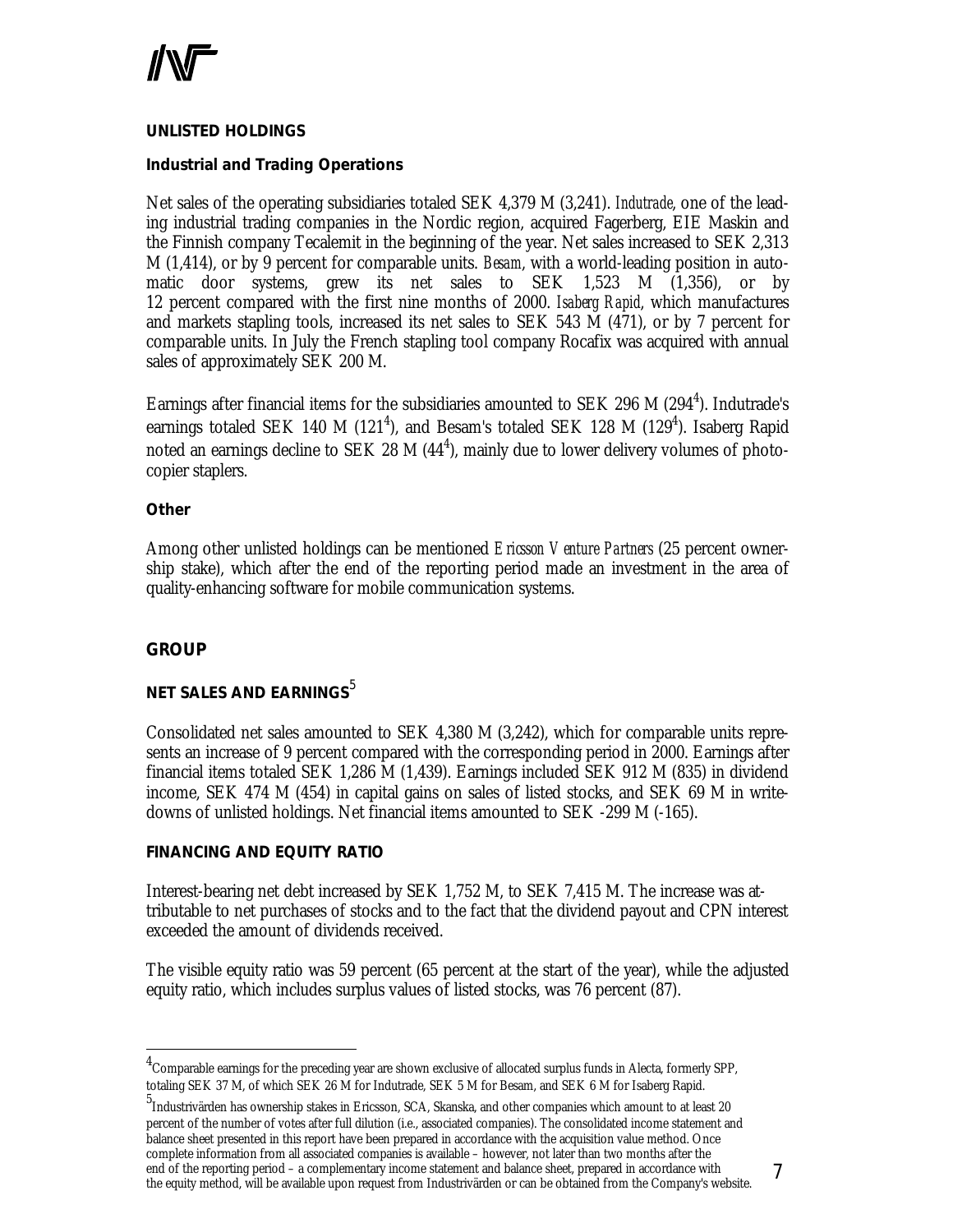

### *PARENT COMPANY*

Earnings after financial items for the Parent Company amounted to SEK 990 M (1,087), including SEK 912 M (835) in dividend income and SEK 394 M (458) in capital gains from sales of stocks. The Parent Company's earnings also include SEK -80 M (-55) in management costs, SEK 5 M (14) in other income, and SEK -241 M (-165) in net financial items.

### **CANCELLATION OF INDUSTRIVÄRDEN'S CPN LOAN**

An Extraordinary General Meeting on October 25 resolved to cancel the Company's CPN loan 1988/2028 in accordance with the Board's proposal of August 15. An information folder with notification form for conversion is currently being distributed to owners of CPNs.

# **NOMINATING COMMITTEE FOR ELECTION OF BOARD MEMBERS**

At the 2001 Annual General Meeting, it was resolved to authorize the Chairman of the Board to appoint four members from among the shareholders' representatives to form with him a nominating committee for future Board elections. Pursuant to this resolution, the following persons have been named members of the nominating committee: Bo Rydin (Chairman), Erling Gustafsson (the Sixth AP Fund), Curt Källströmer (Handelsbanken), Tor Marthin (AMF), and Lars Otterbeck (Alecta).

# **ACCOUNTING PRINCIPLES**

The new accounting recommendations that took effect on January 1, 2001, have been applied in this interim report. In order to more clearly present the breakdown of Industrivärden's operations into portfolio management and operating companies, the layout of the income statement has been changed. Aside from this, the interim report has been prepared using the same accounting principles and calculation methods used in the 2000 Annual Report.

Stockholm, Sweden, October 31, 2001

Anders Nyrén *President and CEO*

# **FINANCIAL CALENDAR**

A year-end report for 2001 will be released on February 15, 2002. The 2001 Annual Report will be published at the end of March 2002. The Annual General Meeting will be held in Stockholm on April 17, 2002. The first quarter interim report 2002 will be released on May 2, 2002.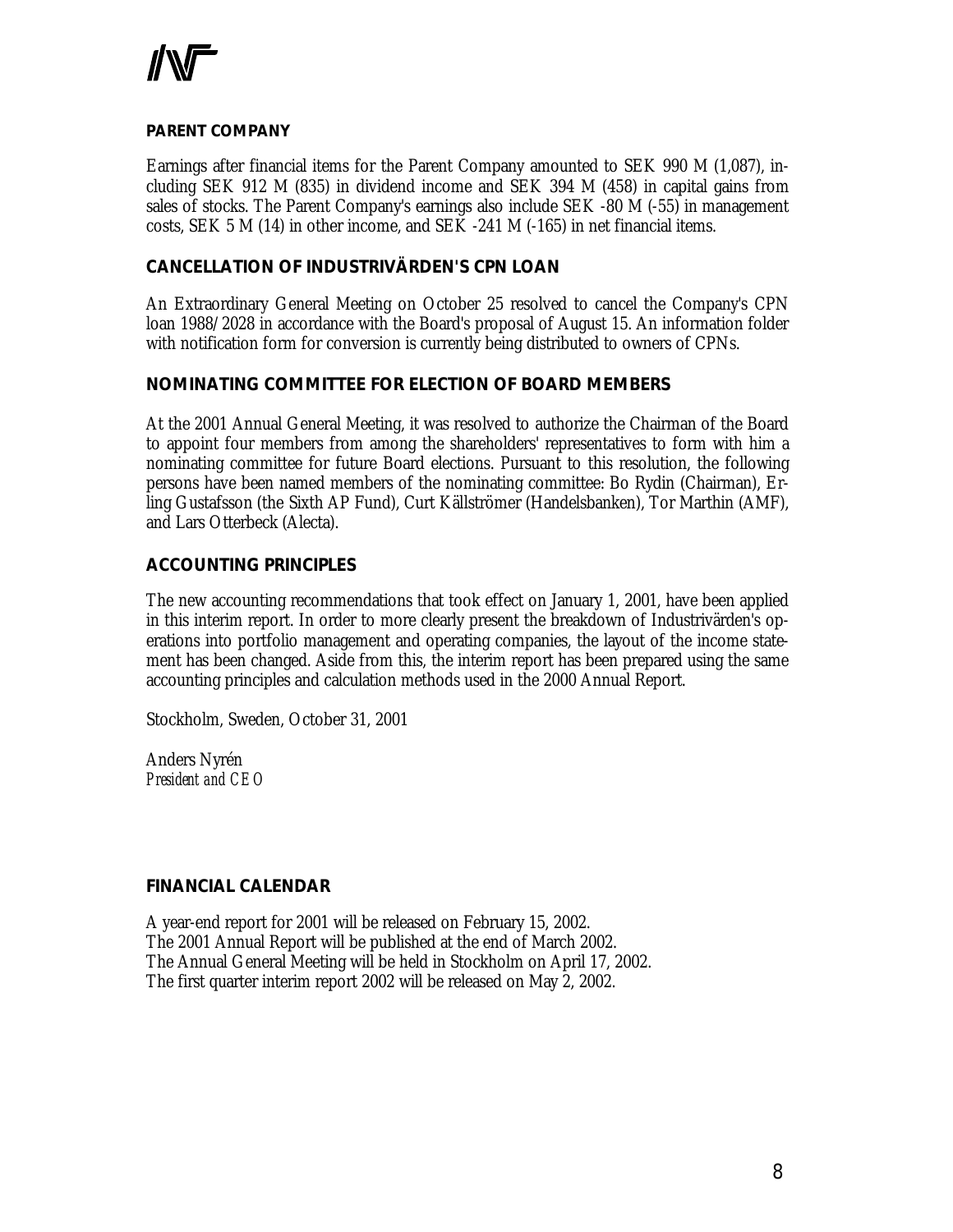<u>.</u>

### **Industrivärden Consolidated Income Statement**

| SEK M                                            | 2001<br>July-Sept. | 2000           | 2001<br>July-Sept. Jan.-Sept. | 2000<br>Jan.-Sept. | 2000<br>Jan.-Dec. |
|--------------------------------------------------|--------------------|----------------|-------------------------------|--------------------|-------------------|
|                                                  |                    |                |                               |                    |                   |
| PORTFOLIO MANAGEMENT                             |                    |                |                               |                    |                   |
| Dividend income from stocks                      | 5                  | $\overline{4}$ | 912                           | 835                | 839               |
| Result of sales of listed stocks                 | 33                 | 42             | 474                           | 454                | 456               |
| Result of sales of other stocks                  |                    | 1              | -69                           | 4                  | $-90$             |
| Other income and expenses <sup>6</sup>           | $-5$               | $\Omega$       | -8                            | 14                 | 14                |
| Earnings from portfolio management               | 33                 | 47             | 1,309                         | 1,307              | 1,219             |
| <b>OPERATING COMPANIES</b>                       |                    |                |                               |                    |                   |
| Net sales                                        | 1,480              | 1,061          | 4,380                         | 3,242              | 4,540             |
| Cost of goods sold                               | $-984$             | $-703$         | $-2,931$                      | $-2,126$           | $-2,998$          |
| Development costs                                | $-14$              | -13            | -44                           | -46                | -63               |
| Selling costs                                    | $-249$             | $-171$         | $-743$                        | $-529$             | $-723$            |
| Administrative costs                             | $-115$             | $-80$          | $-327$                        | $-243$             | $-326$            |
| Other operating income and expenses <sup>6</sup> | 4                  | 6              | 21                            | 54                 | 69                |
| Earnings from operating companies                | 122                | 100            | 356                           | 352                | 499               |
| Management costs                                 | $-31$              | $-17$          | -80                           | $-55$              | $-95$             |
| <b>Operating earnings</b>                        | 124                | 130            | 1,585                         | 1,604              | 1,623             |
|                                                  |                    |                |                               |                    |                   |
| Interest income                                  | $\overline{7}$     | 14             | 34                            | 77                 | 91                |
| Interest expenses (excl. CPN interest)           | $-102$             | -77            | $-283$                        | $-218$             | $-307$            |
| Other financial items                            | 5                  | $-21$          | -50                           | $-24$              | $-43$             |
| Earnings after financial items                   | 34                 | 46             | 1,286                         | 1,439              | 1,364             |
| <b>CPN</b> interest                              | -47                | -35            | $-141$                        | $-109$             | $-192$            |
| Earnings before taxes                            | $-13$              | 11             | 1,145                         | 1,330              | 1,172             |
| Tax on earnings for the period                   | -44                | -61            | $-115$                        | $-201$             | $-143$            |
| Minority share in earnings for the period        | 1                  |                | $\overline{2}$                |                    |                   |
| Net earnings for the period                      | -56                | -50            | 1,032                         | 1,129              | 1,029             |
| Depreciation included in operating earnings      | -43                | $-32$          | $-126$                        | $-95$              | $-127$            |
| Net earnings per share and CPN, SEK <sup>7</sup> | $-0.05$            | $-0.08$        | 6.13                          | 6.47               | 6.38              |
|                                                  |                    |                |                               |                    |                   |

 $^7$ Earnings after tax, excluding CPN interest, divided by 191,206,984 shares, after conversion of all CPNs to stock.

 $^6$ The figure for 2000 includes repayment of surplus funds from Alecta, formerly SPP, totaling SEK 14 M for portfolio management and SEK 50 M for operating companies.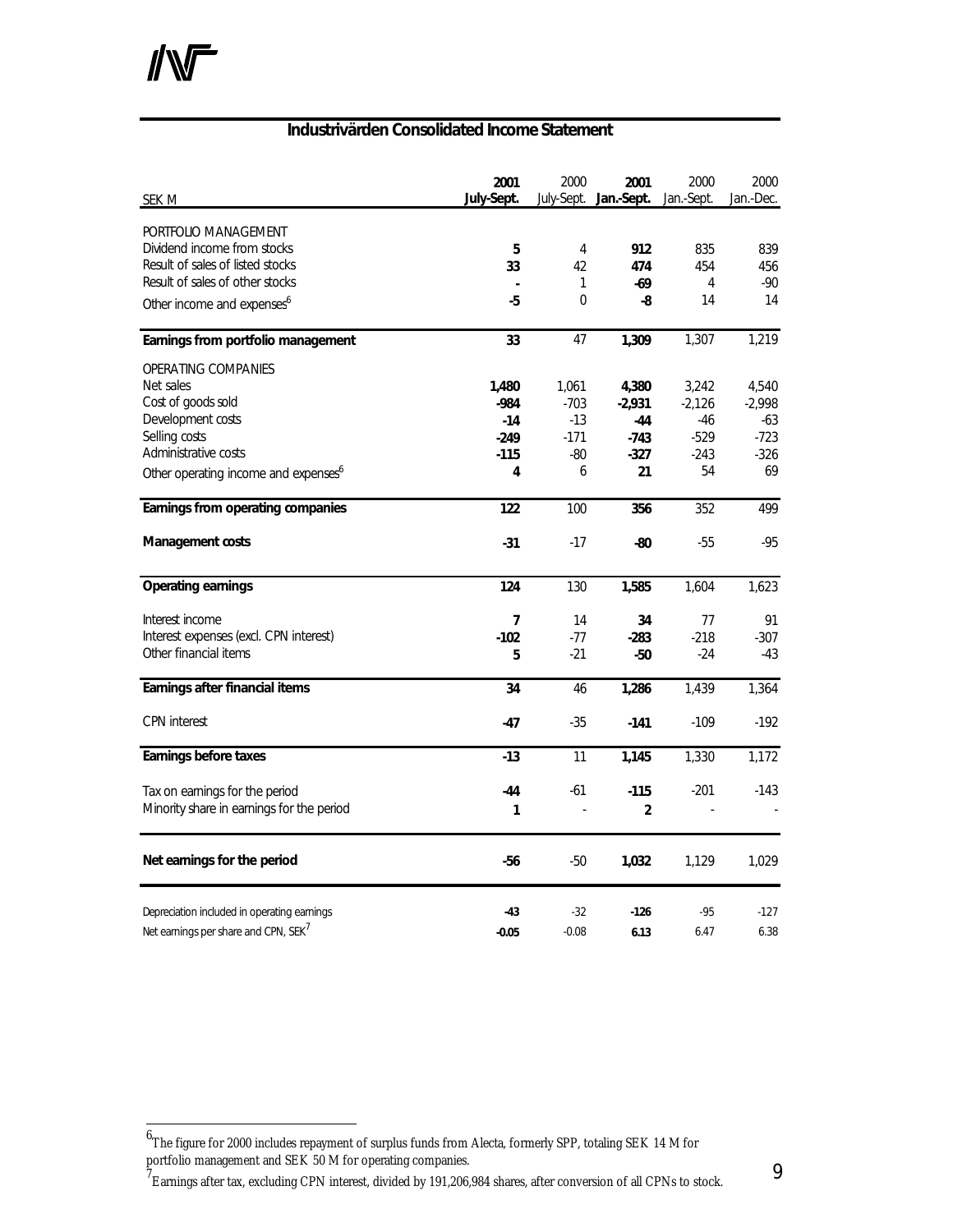# **Breakdown by Business Unit**

Net sales

| SEK M                      | 2001<br>July-Sept. | 2000<br>July-Sept. | 2001<br>Jan.-Sept. | 2000<br>Jan.-Sept. | 2000<br>Jan.-Dec. |
|----------------------------|--------------------|--------------------|--------------------|--------------------|-------------------|
| Indutrade                  | 761                | 448                | 2.313              | 1.414              | 1.919             |
| Besam                      | 521                | 465                | 1,523              | 1,356              | 1,977             |
| Isaberg Rapid              | 198                | 148                | 543                | 471                | 642               |
| Other, net                 | 0                  | 0                  |                    |                    |                   |
| Total, operating companies | 1,480              | 1.061              | 4.380              | 3,242              | 4.540             |

Earnings after financial items

| SEK M                                | 2001<br>July-Sept. | 2000<br>July-Sept. | 2001<br>Jan.-Sept. | 2000<br>Jan.-Sept. | 2000<br>Jan.-Dec. |
|--------------------------------------|--------------------|--------------------|--------------------|--------------------|-------------------|
| Portfolio management <sup>8, 9</sup> | -72                | $-54$              | 988                | 1,087              | 881               |
| <b>Indutrade</b>                     | 46                 | 40                 | 140                | 121                | 150               |
| Besam                                | 48                 | 44                 | 128                | 129                | 212               |
| Isaberg Rapid                        | 9                  | 13                 | 28                 | 44                 | 59                |
| Other, net <sup>9</sup>              | 3                  | 3                  | $\overline{2}$     | 58                 | 62                |
| Total, operating companies           | 106                | 100                | 298                | 352                | 483               |
|                                      | 34                 | 46                 | 1,286              | 1,439              | 1,364             |

# **Result of Sales of Listed Stocks**

| SEK M             |       |     |  |
|-------------------|-------|-----|--|
| July-September    |       |     |  |
| Handelsbanken     | 11    |     |  |
| Other             | 22    | 33  |  |
| January-September |       |     |  |
| Handelsbanken     | 235   |     |  |
| Skanska           | 219   |     |  |
| Eniro             | 57    |     |  |
| Other             | $-37$ | 474 |  |
|                   |       |     |  |

<u>.</u>

<sup>8&</sup>lt;br>Parent Company and other portfolio management companies.

<sup>10</sup> <sup>9</sup>The figure for 2000 includes repayment of surplus funds from Alecta, formerly SPP, totaling SEK 14 M for portfolio management and SEK 50 M for operating companies.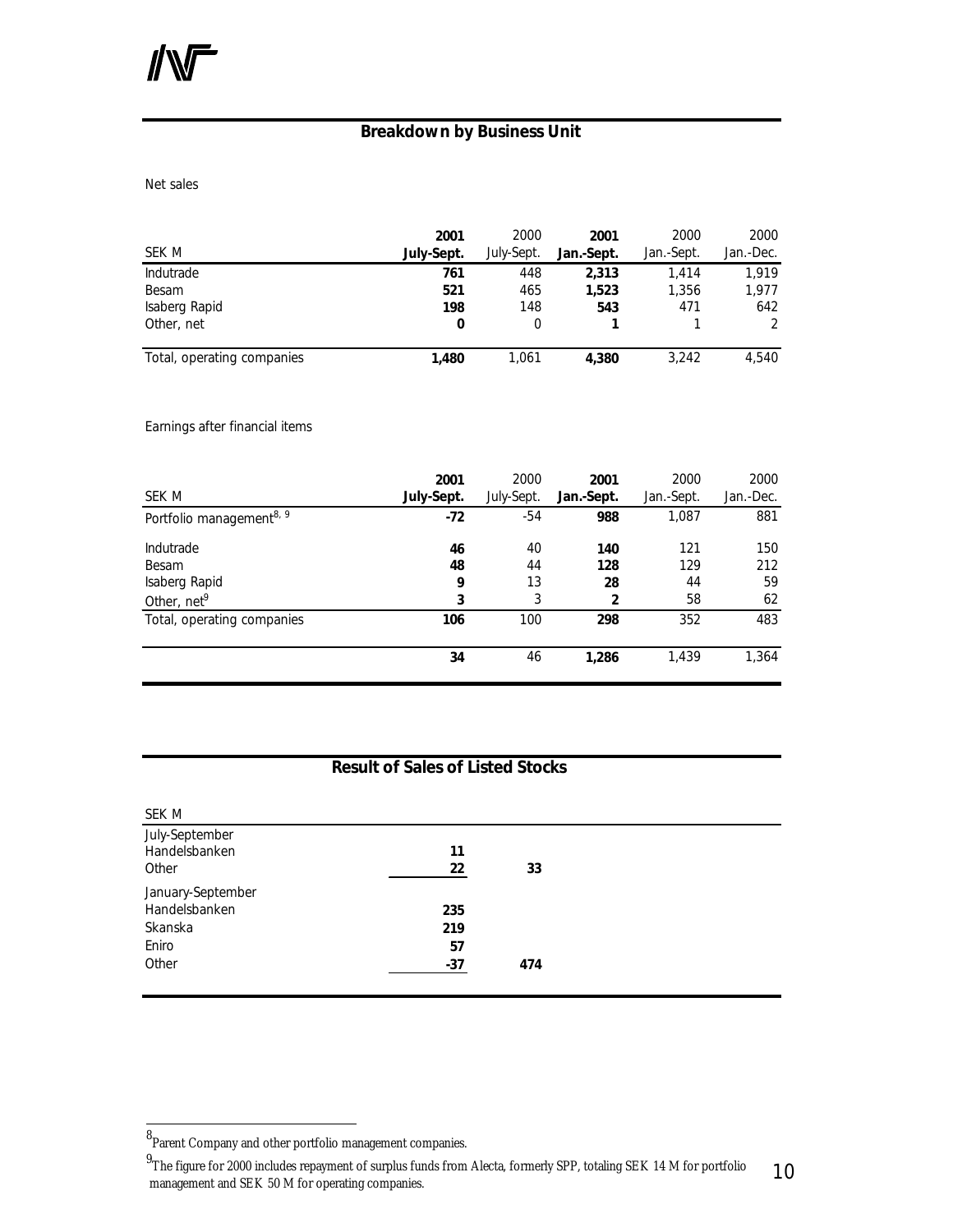# $\mathbb{N}$

# **Industrivärden Consolidated Balance Sheet**

| <u>SEK M</u>                                 | Sept. 30<br>2001 | Sept. 30<br>2000 | Dec. 31<br>2000 |
|----------------------------------------------|------------------|------------------|-----------------|
| Intangible assets                            | 258              | 85               | 82              |
| Tangible assets                              | 731              | 570              | 591             |
| Shares and participations                    | 18,943           | 18,069           | 18,285          |
| Other financial assets                       | 136              | 321              | 210             |
| Inventories                                  | 1,084            | 751              | 711             |
| Accounts receivable, trade                   | 1,157            | 872              | 916             |
| Other current assets                         | 247              | 133              | 208             |
| Liquid assets                                | 430              | 583              | 473             |
| <b>Total assets</b>                          | 22,986           | 21,384           | 21,476          |
| Shareholders' equity                         | 13,132           | 13,601           | 13,504          |
| Minority shares                              | 20               |                  |                 |
| CPN loans                                    | 447              | 447              | 447             |
| Provisions                                   | 364              | 303              | 297             |
| Long-term liabilities, interest-bearing      | 3,325            | 3,149            | 3,521           |
| Current liabilities, noninterest-bearing     | 1,378            | 1,077            | 1,164           |
| Current liabilities, interest-bearing        | 4,320            | 2,807            | 2,543           |
| Total shareholders' equity and liabilities   | 22,986           | 21,384           | 21,476          |
| Visible equity ratio, percent                | 59               | 66               | 65              |
| Adjusted equity ratio, percent <sup>10</sup> | 76               | 89               | 87              |

# Change in shareholders' equity example that the unrestricted Total share-

|                                     | Capital | Restricted | shareholders' | holders' |
|-------------------------------------|---------|------------|---------------|----------|
| SEK M                               | stock   | reserves   | equity        | equity   |
| December 31, 2000                   | 859     | 928        | 11,715        | 13,502   |
| Effect of new accounting principles |         |            | 2             | 2        |
| Dividend to shareholders            |         |            | $-1,442$      | $-1,442$ |
| Transfers between unrestricted and  |         |            |               |          |
| restricted shareholders' equity     |         | $-16$      | 16            |          |
| <b>Translation differences</b>      |         | 17         | 21            | 38       |
| Net earnings for the period         |         |            | 1,032         | 1,032    |
| September 30, 2001                  | 859     | 929        | 11,344        | 13,132   |
| December 31, 1999                   | 859     | 927        | 11,739        | 13,525   |
| Effect of new accounting principles |         |            | $\Omega$      | $\Omega$ |
| Dividend to shareholders            |         |            | $-1,065$      | $-1,065$ |
| Conversion of CPN's                 | 0       |            |               |          |
| Transfers between unrestricted and  |         |            |               |          |
| restricted shareholders' equity     |         | $-1$       |               |          |
| <b>Translation differences</b>      |         |            | 10            | 11       |
| Net earnings for the period         |         |            | 1,129         | 1,129    |
| September 30, 2000                  | 859     | 928        | 11,814        | 13,601   |

1